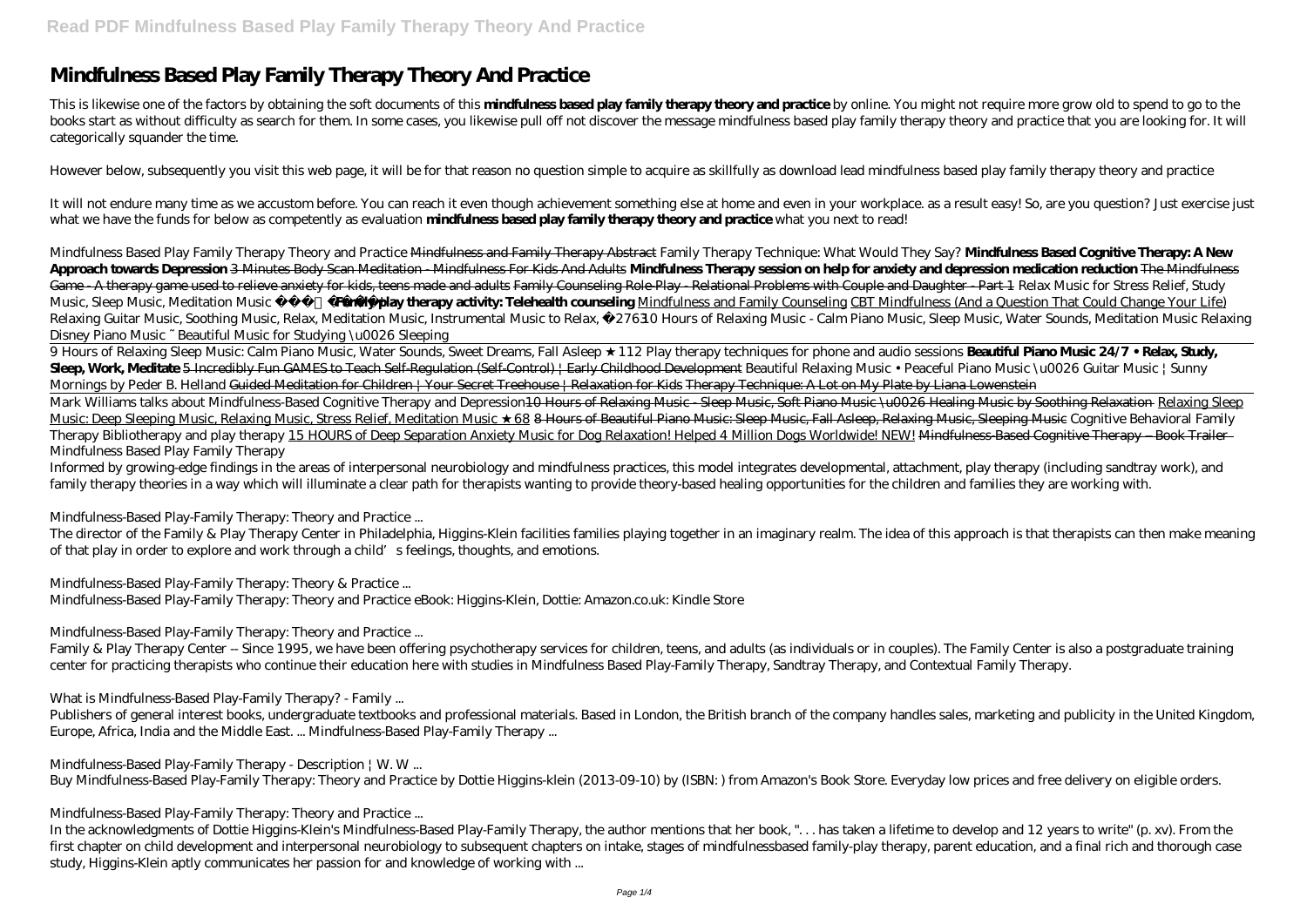## "Mindfulness-Based Play-Family Therapy" by Demanchick ...

Buy Mindfulness-Based Play-Family Therapy: Theory and Practice by Dottie Higgins-Klein (2013-09-09) by Higginsa $\varepsilon$  "klein, Dottie (ISBN: ) from Amazon's Book Store. Everyday low prices and free delivery on eligible orders.

Mindfulness-Based Play-Family Therapy: Theory and Practice ...

Incorporating mindfulness and family therapy into play-family sessions. When a child is offered a space to relax the "busy mind," his experience is comparable to mindfulness meditation. Therapists can help children remain in this calm state—in the state of the present moment—if they have the right tools and techniques to do so.

Buy [(Mindfulness-Based Play-Family Therapy: Theory and Practice)] [Author: Dottie Higgins Klein] published on (September, 2013) by Dottie Higgins Klein (ISBN: ) from Amazon's Book Store. Everyday low prices and free delivery on eligible orders.

Read Download Mindfulness Based Play Family Therapy PDF ...

Mindfulness Based Cognitive Therapy (MBCT) MBCT, as the name suggests, integrates cognitive therapy and mindfulness interventions. MBCT has been applied to a variety of presenting issues, including relapse prevention and depression; the approach has been shown to decrease depressive symptoms and increase calm.

Mindfulness-Infused Therapy: 4 Approaches — Family Therapy ...

[(Mindfulness-Based Play-Family Therapy: Theory and ...

This book presents a new and comprehensive framework for helping children through play therapy within the context of the family and incorporating ideas from the practice of mindfulness. This experience-based therapeutic model respectfully derives from the best roots of traditional family therapy and play therapy modalities. Additionally, it draws from child development theory, interpersonal neurobiology, and mindfulness. Either spontaneous play or directed play can be used according to the need.

Mindfulness-Based Play-Family Therapy - PESI

This book presents a new and comprehensive framework for helping children through play therapy within the context of the family and incorporating ideas from the practice of mindfulness. This experience-based therapeutic model respectfully derives from the best roots of traditional family therapy and play therapy modalities. Additionally, it draws from child development theory, interpersonal neurobiology, and mindfulness. Either spontaneous play or directed play can be used according to the need.

Mindfulness-Based Play-Family Therapy: Theory and Practice ...

Family & Play Therapy Center -- Since 1995, we have been offering psychotherapy services for children, teens, and adults (as individuals or in couples). The Family Center is also a postgraduate training center for practicing therapists who continue their education here with studies in Mindfulness Based Play-Family Therapy, Sandtray Therapy, and Contextual Family Therapy.

Welcome! - Family & Play Therapy Center Mindfulness-Based Play-Family Therapy: Theory and Practice (English Edition) eBook: Higgins-Klein, Dottie: Amazon.nl: Kindle Store

Mindfulness-Based Play-Family Therapy: Theory and Practice ...

In the Play Therapy component, Mindfulness-Based Play-Family Therapy uses both directed and non-directed approaches to promote the healing of emotional and somatic problems in children, and the correction of behavioral and developmental issues. In the Family Therapy component, it uses Contextual Family Therapy with the child's family.

Incorporating mindfulness and family therapy into play-family sessions. When a child is offered a space to relax the "busy mind," his experience is comparable to mindfulness meditation. Therapists can help children remain in this calm state—in the state of the present moment—if they have the right tools and techniques to do so. During this stillness, a child can reach a level of consciousness that is parallel to the deepened awareness that occurs during mindfulness meditation. Conducting play sessions in this stage allows for healing and progress. Not only can the symptoms of children's pain be reduced in intensity and duration, but their self-esteem can be enhanced. This book presents a new and comprehensive framework for helping children through play therapy within the context of the family and incorporating ideas from the practice of mindfulness. This experience-based therapeutic model respectfully derives from the best roots of traditional family therapy and play therapy modalities. Additionally, it draws from child development theory, interpersonal neurobiology, and mindfulness. Either spontaneous play or directed play can be used according to the need.

Healing assessments and interventions from disparate areas of knowledge such as art, nature, and storytelling. There are many ways to help children and families heal from trauma. Leaning on our ancestral wisdom of healing through play, art, nature, storytelling, body, touch, imagination, and mindfulness practice, Janet A. Courtney helps the clinician bring a variety of practices into the therapy room. This book identifies seven stages of therapy that provide a framework for working with client's emotional, cognitive, somatic, and sensory experiences to heal from trauma. Through composite case illustrations, practitioners will learn how to safely mitigate a range of trauma content, including complicated grief, natural disaster, children in foster care, aggression, toxic divorce, traumatized infants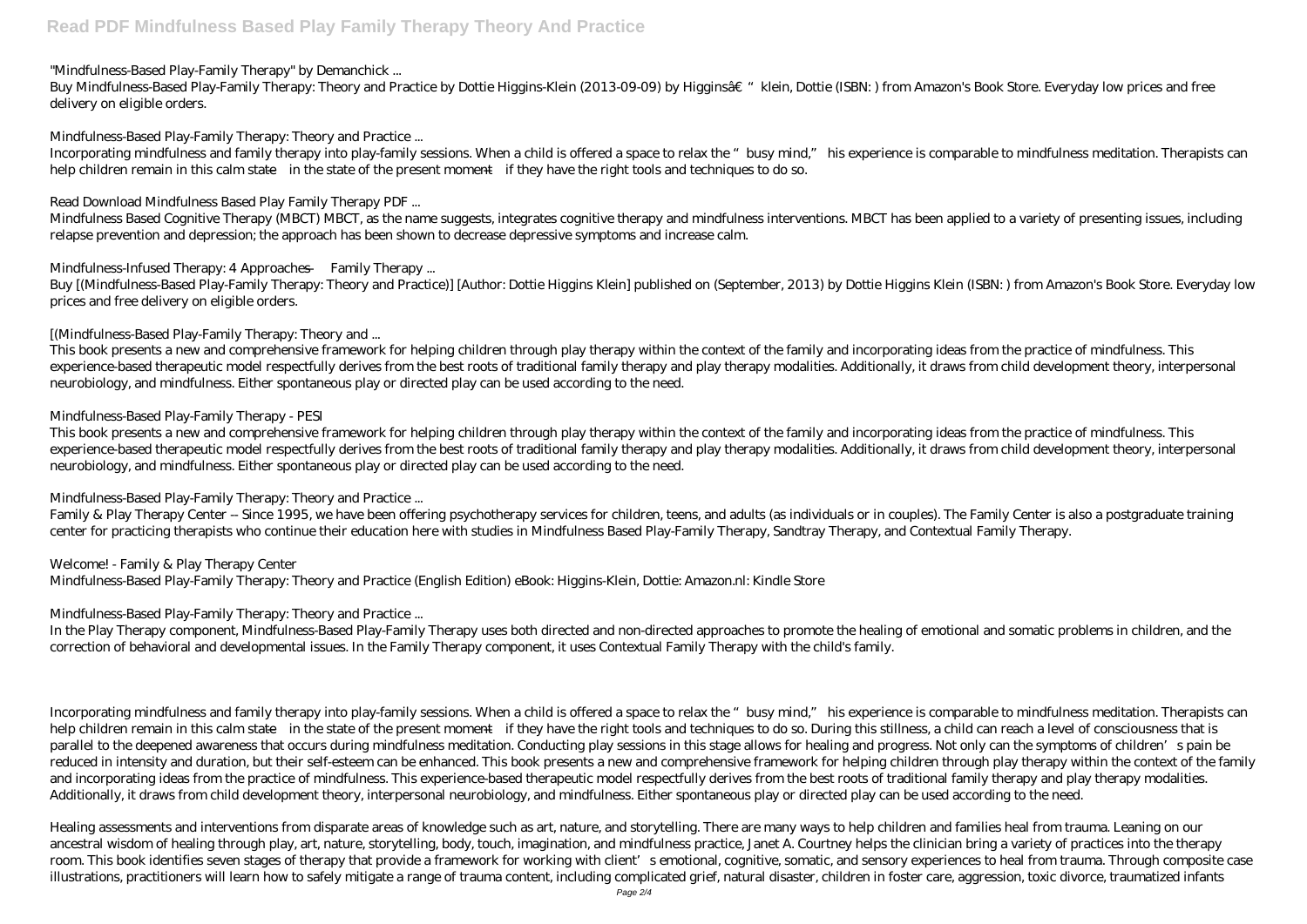## **Read PDF Mindfulness Based Play Family Therapy Theory And Practice**

diagnosed with neonatal abstinence syndrome, and young mothers recovering from opioid addiction. Practice exercises interspersed throughout guide practitioners to personally engage in the creative expressive and play therapy techniques presented in each chapter, augmenting professional self- awareness and skill- building competencies.

A number of books have explored the ways psychotherapy clients can benefit from learning and practicing mindfulness. This is the first volume to focus specifically on how mindfulness can deepen the therapeutic relationship. Grounded in research, chapters demonstrate how therapists' own mindfulness practice can help them to listen more attentively and be more fully present. Leading proponents of different treatment approaches—including behavioral, psychodynamic, and family systems perspectives—illustrate a variety of ways that mindfulness principles can complement standard techniques and improve outcomes by strengthening the connection between therapist and client. Also presented are practical strategies for integrating mindfulness into clinical training.

This thoughtful and comprehensive book sheds new light on Sandplay Therapy, a method founded in the 1960s by Dora Kalff. It is based on the psychology of C.G. Jung and Margaret Lowenfeld, with inspiration from eastern contemplative traditions. This method is effectively used for psychotherapy, psychological counselling and development of the personality with children and adults. This book grew out of the collaboration of a supervision and research group with Italian therapists which regularly met for a period of over 10 years under the guidance of Martin Kalff. It focuses on how to understand in more depth the processes clients experience in Sandplay Therapy. An important feature of Sandplay is the possibility to create scenes in a box with sand. Worlds arise through the shaping of the sand and the use of miniatures, humans, animals, trees, etc. These creations manifest inner conflicts as well as untouched healing potential. This book discusses a number of techniques based on mindfulness such as spontaneous embodiment', the use of colours, spontaneous poetry, 'entering into the dream', to understand the work done in a Sandplay process and dreams and presents examples of clinical cases. These techniques are not only valuable for supervision but can also be used in therapy to help clients reconnect with body and feelings.

"Nature-Based Play and Expressive Therapies addresses a wide range of healing modalities that can be used in both indoor and outdoor environments. Each chapter includes case studies to support the interventions and approaches presented. Readers will find a diverse array of topics explored, including tips for creating outdoor healing gardens and labyrinths, guidelines for using nature for self-care, working with sandplay and storytelling in nature, adapting nature-based interventions via tele-health, and much more. Chapters focus on work with young children and teens in individual settings as well as work with families and groups, making this an important read for a wide range of mental health professionals"--

Structured, therapist-led approaches to play therapy are becoming increasingly popular due to their time-limited nature and efficacy for such specific disorders as trauma and attachment issues. This is the first book to provide comprehensive coverage of numerous directive play therapy techniques and interventions that are empirically validated and can be adapted for use in clinical, school, group, and family settings. Designed for both students and practitioners, the text addresses the theoretical bases for these approaches and provides in-depth, practical guidance for their use. The book describes how directive play therapies differ from nondirective therapies and illustrates best practices in using directive techniques. It examines such diverse approaches as cognitive behavioral, solution focused, sensorimotor, and the use of creative arts in play therapy. Each approach is covered in terms of its theoretical foundation, research basis, specific techniques for practice, and a case example. The text describes how to adapt directive play therapy techniques for use in various contexts, such as with families, in groups, and in schools. Helpful templates for treatment planning and case documentation are also included, making the book a valuable resource for both training courses and practicing professionals in play therapy, clinical mental health counseling, child counseling, school counseling, child and family social work, marriage and family therapy, and clinical child psychology. Key Features: Delivers step-by-step guidance for using directive play therapy techniques--the first book to do so Addresses theoretical basis, research support, and practical techniques for a diverse range of therapies Covers varied settings and contexts including school, clinical, group, and family settings Includes case studies Provides templates for treatment planning and case documentation

Learning mindfulness strategies can be difficult for children and adolescents, let alone when kids have autism, anxiety, ADHD or other emotional regulation issues. That's why play therapist and counselor, Tracy Turner-Bumberry has created 75 simple, playful and on-point interventions that combines mindfulness, expressive arts and play to help kids achieve greater self-regulation, focus more and stress less.

Implementing Play Therapy with Groups is a new and innovative edited book bringing together experts from across the field of play therapy to explore how to facilitate group play therapy across challenging settings, diagnoses, and practice environments. Applying theoretical and empirical information to address treatment challenges, each chapter focuses on a specific treatment issue and explores ways the reader can implement group work within their play therapy work. Chapters also provide contemporary evidence-based clinical information in providing group therapy with specific populations such as working with children who have been exposed to violence, trauma, adoption, foster care, those who are chronically medically fragile, and more. This book will bring awareness to, and provide easily implemented play therapy knowledge and interventions for, child and family therapists who work in a range of settings including schools, hospitals, residential treatment centers, and community mental health settings.

The second edition of Play Therapy Techniques includes seven new chapters in addition to the original twenty-four. These lively chapters expand the comprehensive scope of the book by describing issues involved in beginning and ending therapy, using metaphors, playing music and ball, and applying the renowned "Color Your Life" technique. The extensive selection of play techniques described in this book will add to the clinical repertoire of students and practitioners of child therapy and counseling. When used in combination with formal education and clinical supervision, Play Therapy Techniques, Second Edition, can be especially useful for developing treatment plans to address the specific needs of various clinical populations. Students and practitioners of child therapy and counseling, including psychologists, psychiatrists, social workers, nurses, and child life specialists will find this second of Play Therapy Techniques informative and clinically useful.

A thorough revision of the essential guide to using play therapy in schools Fully updated and revised, School-Based Play Therapy, Second Edition presents an A-to-Z guide for using play therapy in